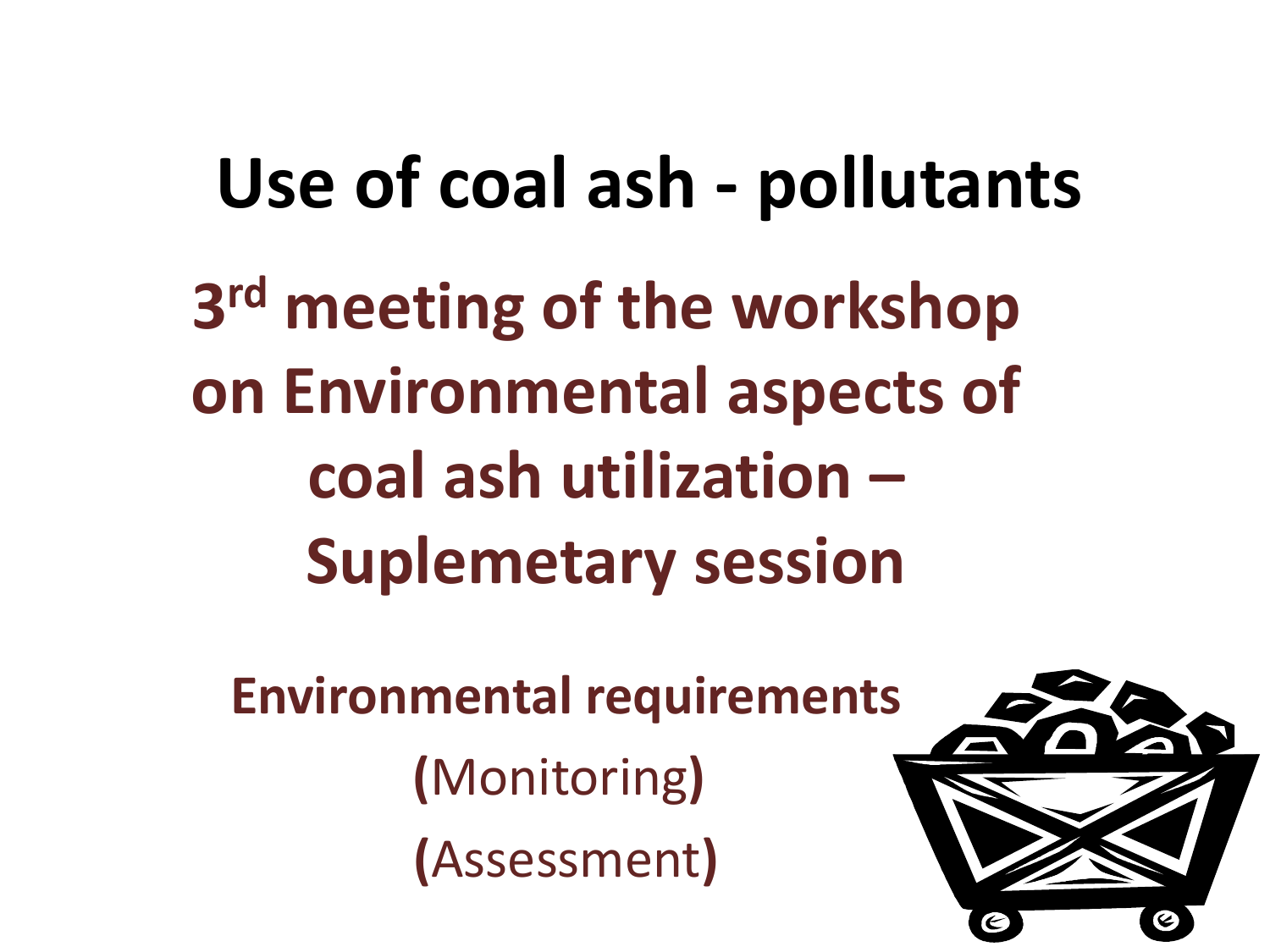## **Since the previous meeting of the workshop two major advances were made**

•**Assemblage of large amount of data including site monitoring and field experiments**

•**Draft formulation of environmental requirements for the safe use of coal ash and of a proposal for regulations governing the use of coal ash based on these requirements was prepared**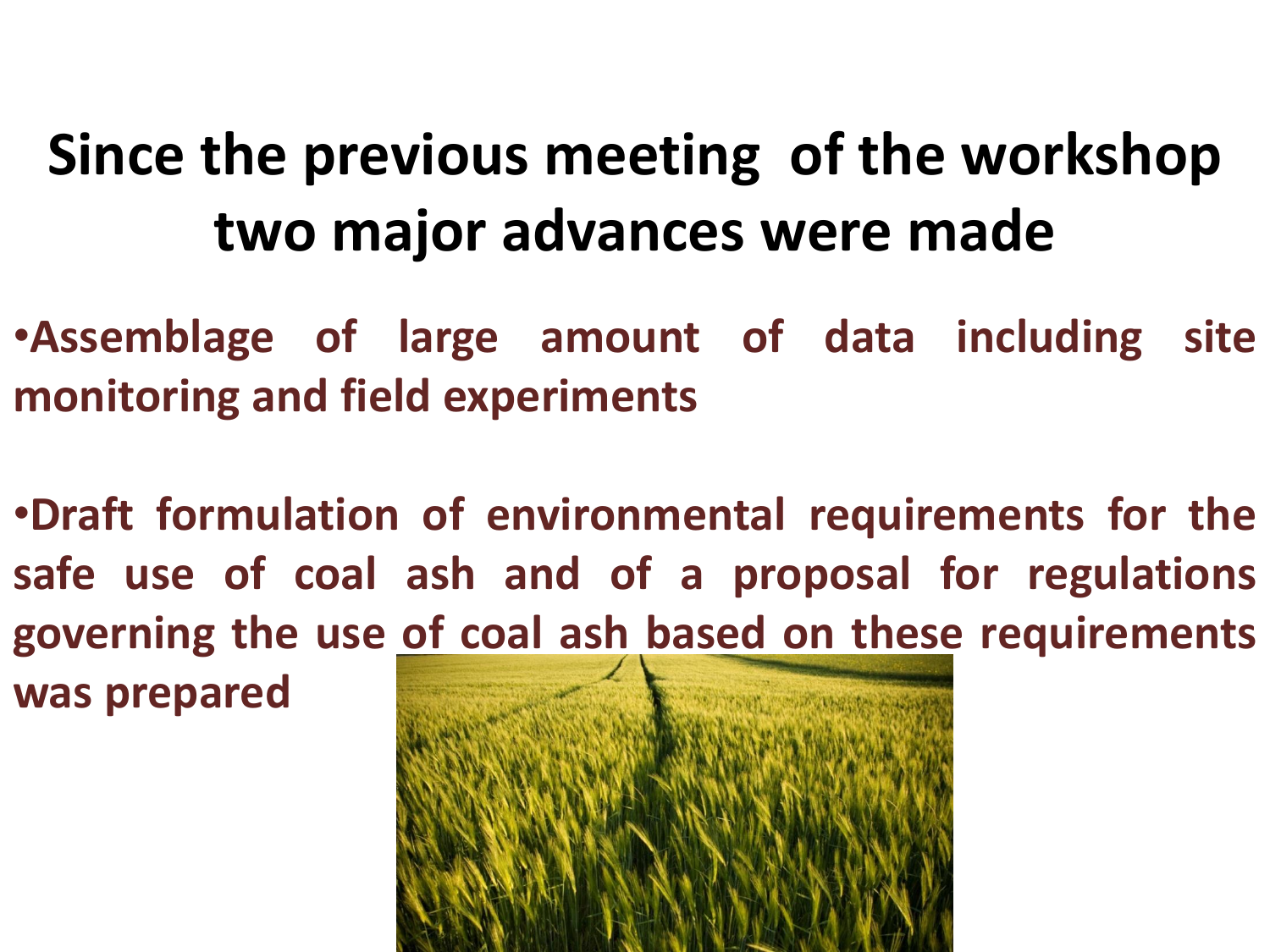**In at least two areas the acquired data and proposed regulations are already considered by the Ministry of the Environment or even adopted by it:**

**Coal ash was removed from the list of hazardous dusts**

 $\cdot$  $\cdot$  **A** draft proposal of environmental requirements **for the use of coal ash in construction materials,** 

infrastructure and agriculture was submitted to the

**Ministry**

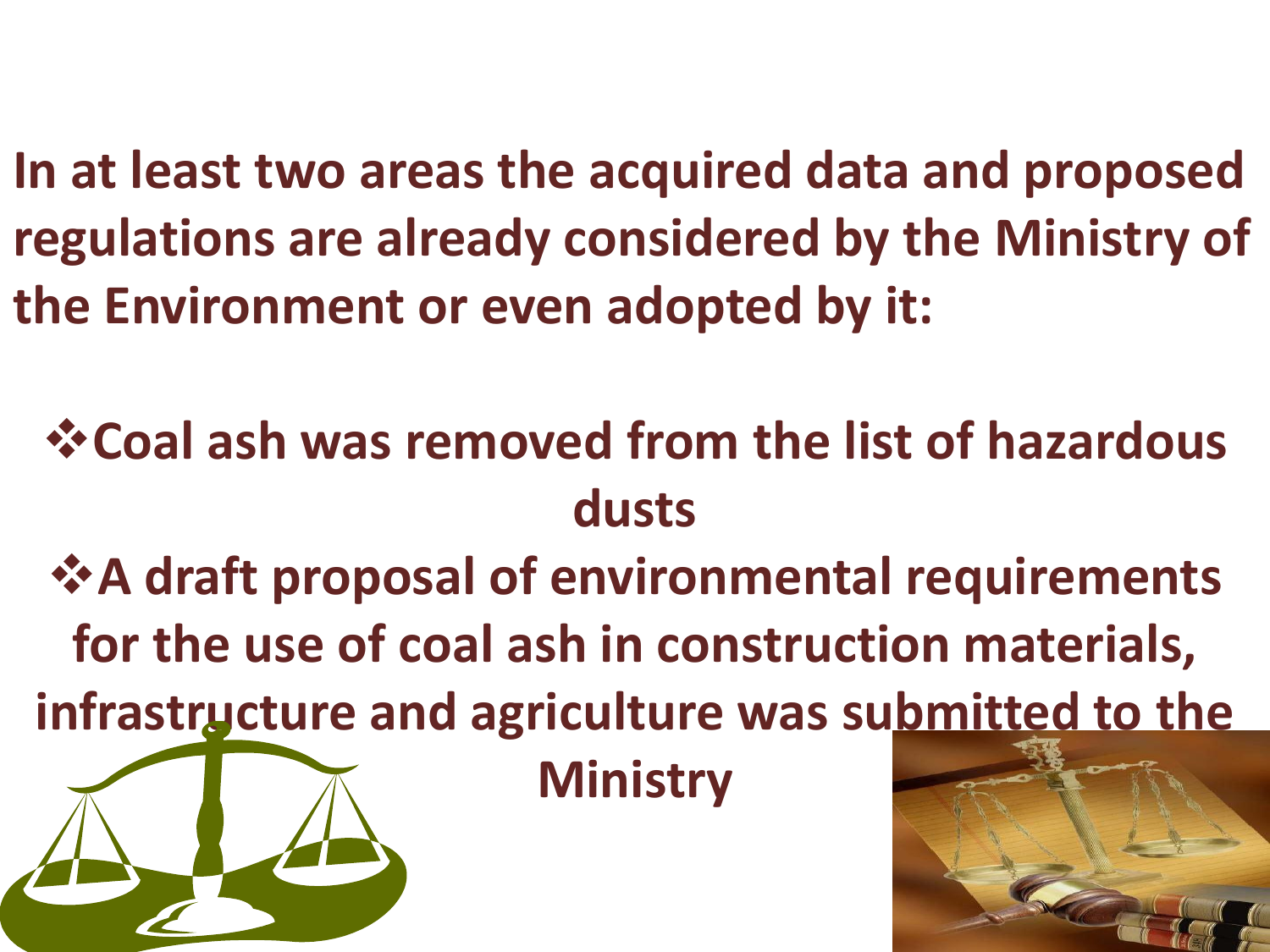## **The overall objectives of this supplementary meeting are:**

- •**Present and discuss the proposed requirements**
- •**Receive feedback on the proposed environmental requirements and regulations**
- **The use of LEAF for the environmental assessment of coal ash application to soils – joint research**

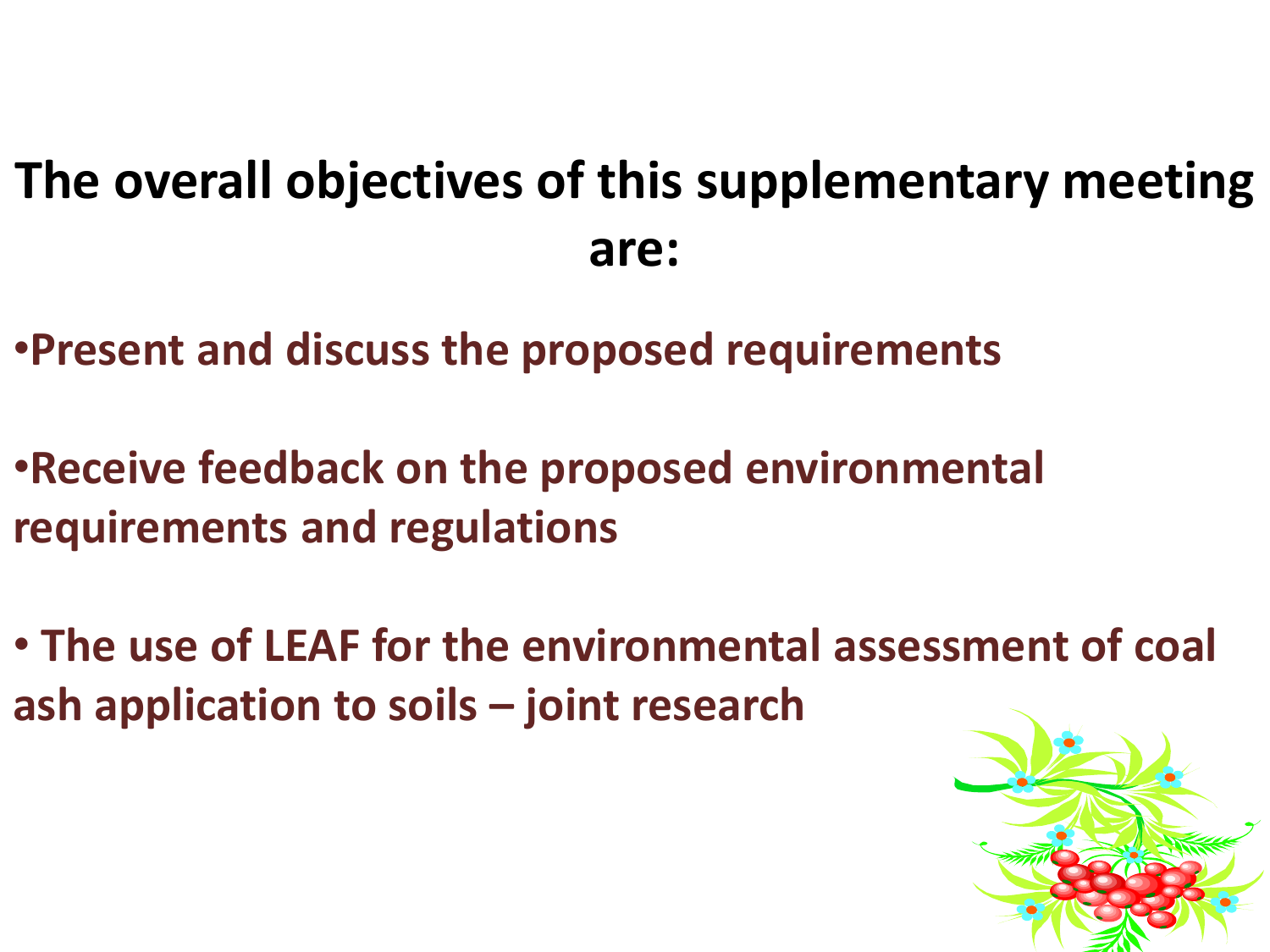Specific topics to be discussed in this meeting are:

Identification of the properties of the ash which determine its interaction with the environment, as a function of the nature of the particular relevant environment (e.g., the properties of the soil to which coal ash is added).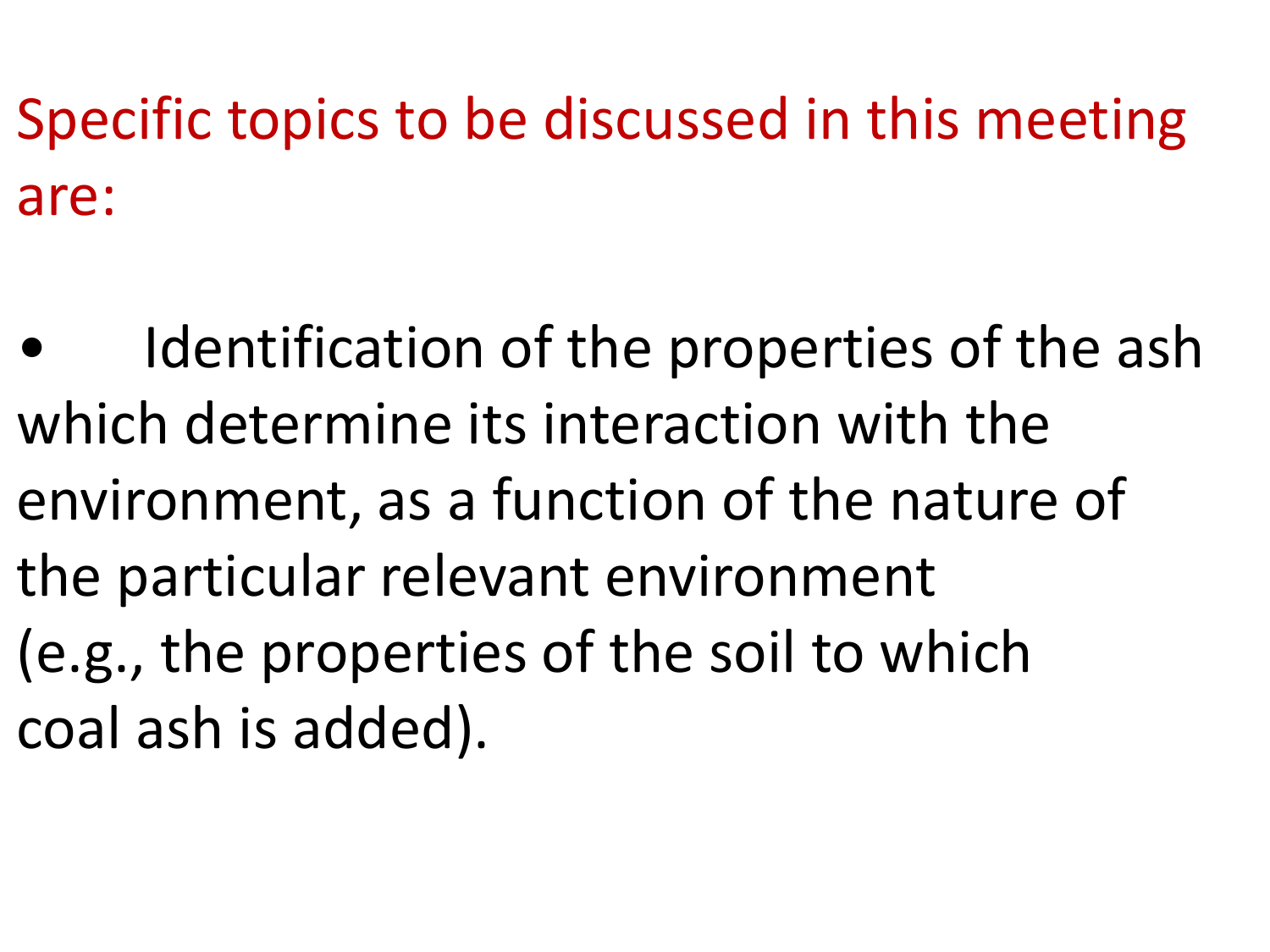• Assessment of the health and environmental risks involved in every application of the ash, taking into consideration the properties of the ash, the relevant environmental situations and the nature of the application.

The suitability of the proposed regulatory policy for each of the ash applications, taking into account given health and environmental criteria and the characteristics of the ash.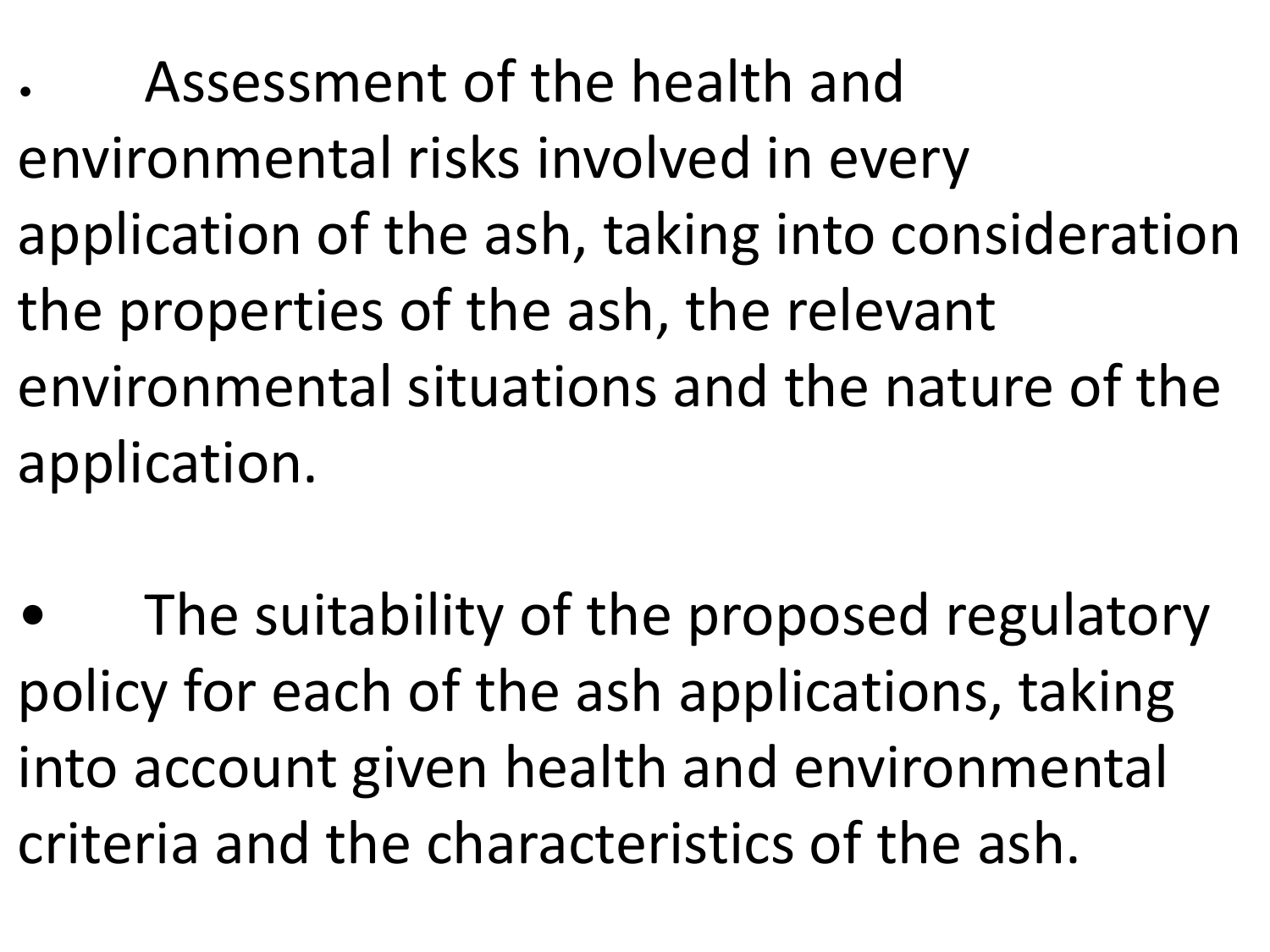The contribution of novel measurement and assessment techniques to the regulation of coal ash applications.

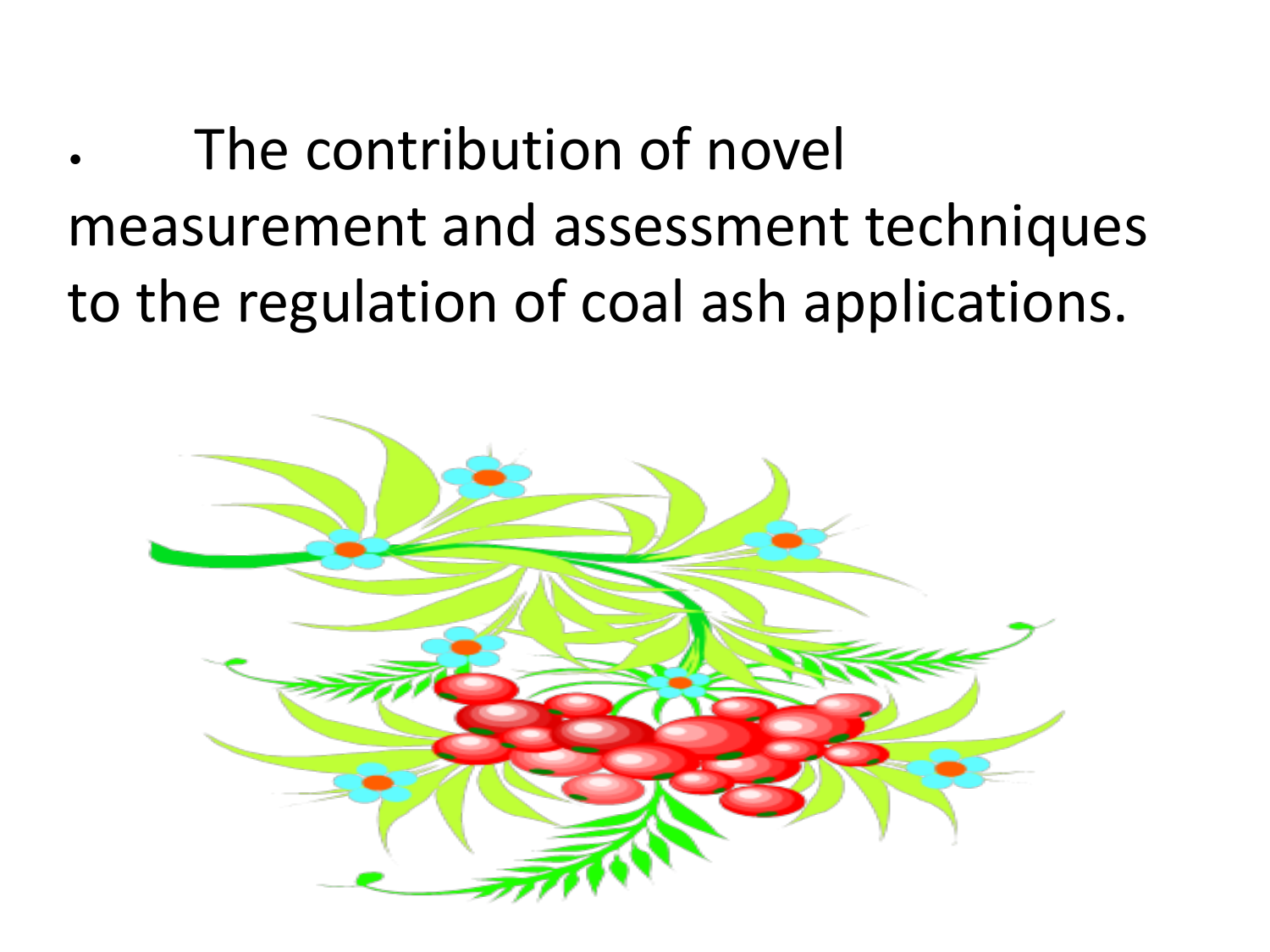## **Environmental Conditions for Coal Ash Beneficial Applications to Soil**

- 08:00 08:30 Registration, light refreshments
- 08:30 08:40 Opening remarks O. Lulav, NCAB
- 08:40 08:50 Workshop's objectives Prof. U. Mingelgrin, Volcani Center
- 08:50 09:10 Trace elements in Israeli coal ash and its leachates Dr. A. Metzger, Israel Electric Corporation (IEC)
- 09:10 09:40 Scientific background for proposed regulatory protocols Prof. R. Keren, Volcani Center
- 09:40 10:10 Heavy Metals Absorption in agricultural yield obtained from application of fly ash to soil – Dr. P. Fine, Volcani Center
- 10:10 10:30 Proposed environmental conditions for coal ash application to soil (in road construction, infrastructure and agriculture) – Prof. U. Mingelgrin

10:30 – 11:00 Break

- 11:00 11:20 Use of the Leaching Environmental Assessment Framework for future fly ash management decisions – Susan Thorneloe, USEPA
- 11:20 11:40 Development of a decision support system for applying the Leaching Environmental Assessment Framework (LEAF) to beneficial use and disposal decisions in the United States – Prof. D. Kosson, Vanderbilt University, USA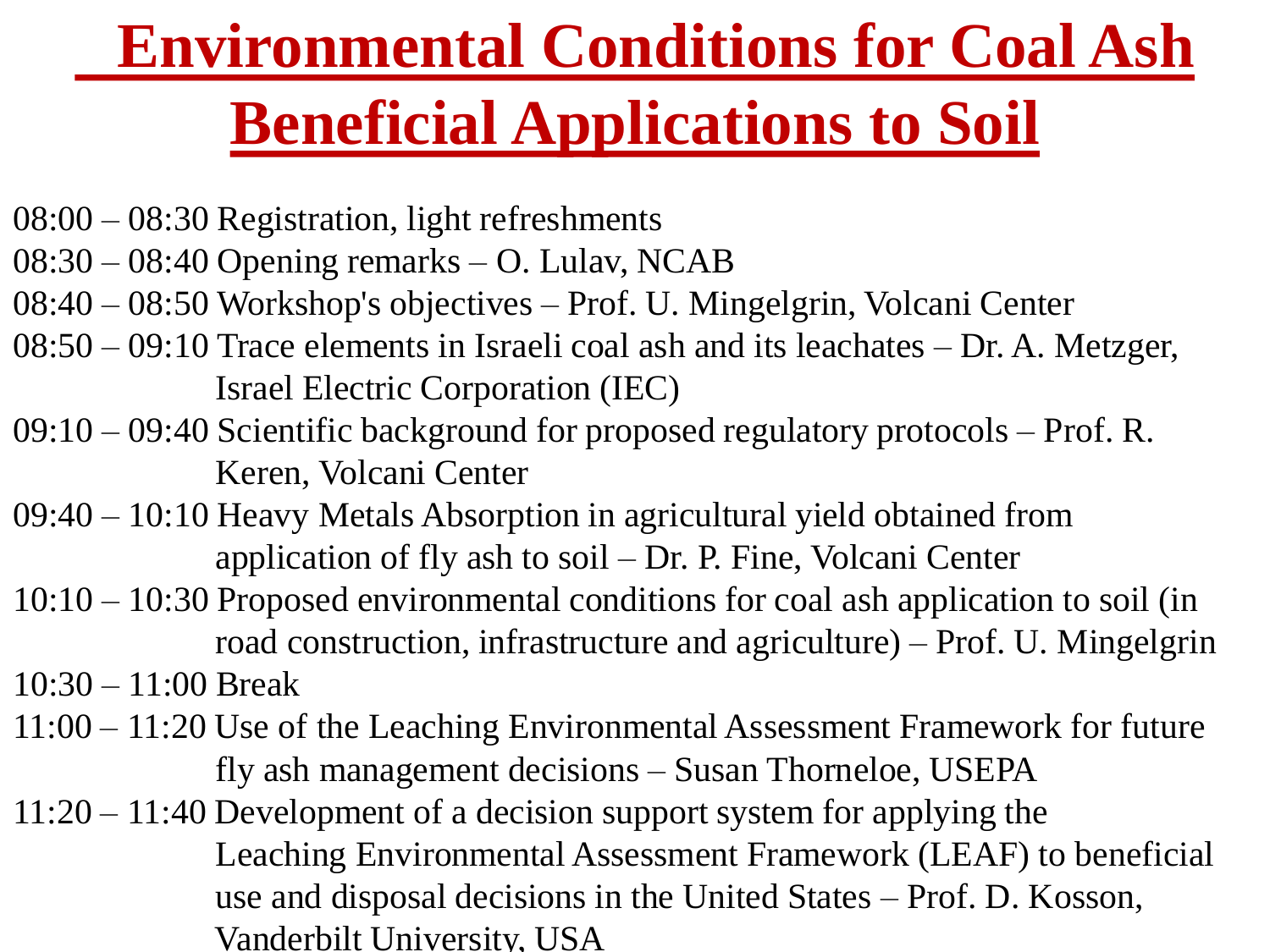11:40 – 12:00 European developments in standardisation of leaching tests and their use in regulations dealing with Hazardous Waste Classification, End of Waste and beneficial use under the Construction Products Regulation – Dr. H. A. van der Sloot, Hans van der Sloot Consultancy, The Netherlands

- 12:00 12:15 Proposed joint research program: environmental assessment of coal ash leaching properties and beneficial use applications using LEAF – Dr. N. Teutsch, GSI
- 12:15 12:30 Research partners' comments: Prof. D Kosson; Dr. H. A. van der Sloot; Dr. P Fine
- 12:30 13:30 Lunch
- 13:30 14:10 Panel's comments Leaded by Prof. D. Kosson: Dr. I. Zadikov, Ministry of Environmental Protection; G. Reshef, Water Authority; S. Goldberger, Ministry of Health; S. Thorneloe
- 14:10 15:15 Discussion
- 14:10 15:15 Summary of conclusions and identification of next steps.